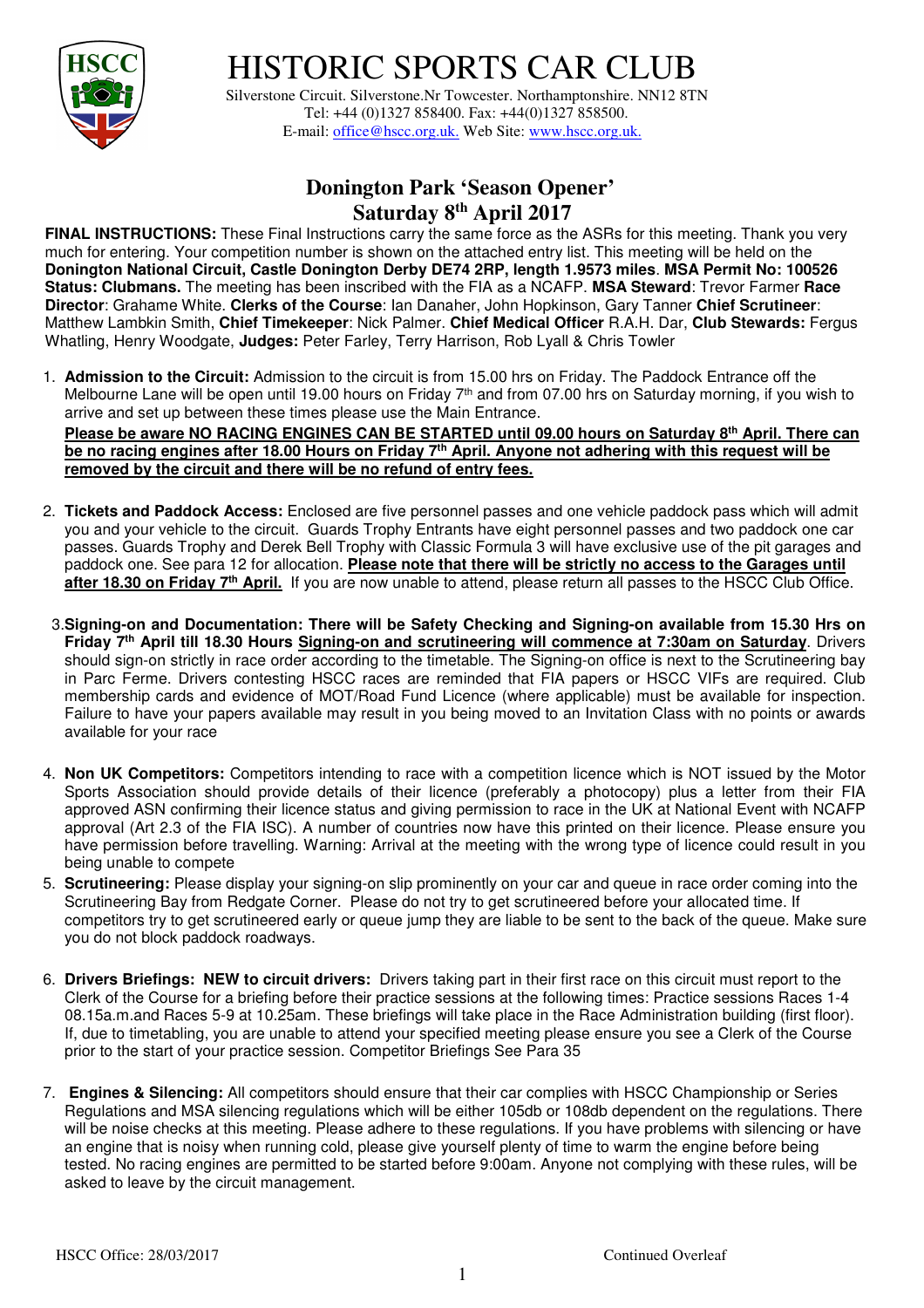- 8. **Paddock Allocation:** There is a paddock allocation accompanying these instructions. Please park sensibly. Do not block the roadways. Please show consideration for your fellow competitors.
- 9. **Roadways** within the paddock area and the fire lane immediately behind the Pit Garages must be kept clear of all vehicles at all times. It is prohibited to park transporters and/or vans so that they are backed up against the Pit Garage doors.
- 10. **Paddock:** The main Paddock area is of tarmac surface. **This been recently resurfaced.** It is forbidden to hammer pegs or stakes into the paddock surface. It is also forbidden to place markings on the Circuit, the Pit Lane, the Pits or Paddock surfaces. Any person damaging the surface may be excluded from the race meeting and the circuit operators may take additional action to recover damages.
- 11. **Motorcycles, Moped, Scooter, Trike, or Quad Bikes:** Must all be ridden with all due care. The rider must have a valid driving licence and safety helmet and the vehicle must be road-legal, taxed and insured. Mini Motos are NOT permitted on site. Scooters and quad bikes must be in a road-worthy condition and be fitted with lights. Passengers are not permitted to ride on trailers or on quads, unless the quad bike is specifically designed to carry passengers. Helmets must be worn by anyone riding motorised vehicles (riders and passengers). Motorised vehicles are not permitted on any grass verges, banks, or any general public areas such as trade malls, and they must adhere to designated vehicle routes. Alcohol is strictly prohibited whilst driving any vehicle at the venue.
- 12. **Pit Garage Allocation:** Guards and Derek Bell Trophy/CF3 have the use of the Pit Garages. Garages 1- 19 for Derek Bell / CF3 Cars and 20 -38 for Guards Cars. No persons under or appearing to be under the age of 16 will be admitted to the Pits or Pit Lane. Please park courteously giving consideration for your fellow competitors. Do not block the back of the garages, please allow adequate space for passage of vehicles in and out of the garages.
- 13. **Pit Wall & Grid Safety:** Entrants must confine team members using Pit Wall to a maximum of two personnel per competing car and advise all personnel to follow pit marshals' instructions without argument. The Pit Wall must be clear of all personnel for all race starts. No personnel are allowed on the grid.
- 14. **Practice Sessions and Races:** All competitors must proceed to the Assembly Area on the Melbourne Hairpin to commence practice and to form up on the grid for races **The Exception being Derek Bell Trophy/CF3 who will commence practice and be gridded from the Pit Lane for a Rolling Start**. Cars may not enter on to the track via the Pit Lane with exception of Derek Bell Trophy/CF3, for either practice or racing. Races may start earlier than published so please listen out for any PA announcements.
- 15. **Qualification:** All drivers entered for a race must complete three laps in official practice to qualify. The fastest time set by each car will determine grid position.
- 16. **Reserves:** Subject to qualification, reserves will be admitted to the races in the order published in the entry list if spaces are available.
- 17. **Grid Formation:** Will be 2x2 for all races.
- 18. **Race Starting Procedure for all cars Except Derek Bell Trophy/CF3** The HSCC quick start procedure will be used in all races**.** Drivers should proceed to the Assembly Area 15 minutes before the scheduled start of their race. Pre-gridding and the 1 minute and 30 second countdown will take place in the Assembly Area and drivers will be released on to the circuit to do one complete lap which will constitute the 'green flag' lap. Upon arrival at the starting grid, drivers should take up their grid positions as quickly as possible and, as soon as the last car is in position, the 5 second board will be displayed before the red lights are shown, followed between 3 and 5 seconds later by the red lights being extinguished to denote the start of the race. Competitors are reminded of the provisions of MSA Year Book Q4.6 'Each car will be allocated its predetermined position on the starting grid and **it will be the responsibility of the driver to place their car in the correct position'.**
- 19. **Rolling Start Procedure for DBT/CF3** cars will be assembled in the pit lane 15 mins before the scheduled start of their race for pre-gridding and the one minute and 30 second countdown will take place in the pit lane, cars will then be released onto the circuit behind a Pace Car for two Pace Laps. Cars must stay in 2 x 2 line astern formation maintaining the speed set by the Pace Car. When the Pace Car pulls into the Pit Lane the pole position car will control the field maintaining the pace of the Pace Car until the start of the race. As the cars approach the Start Line the red light will be illuminated and the race start will be given when the red light is extinguished. Cars may not overtake until they have crossed the Start Line.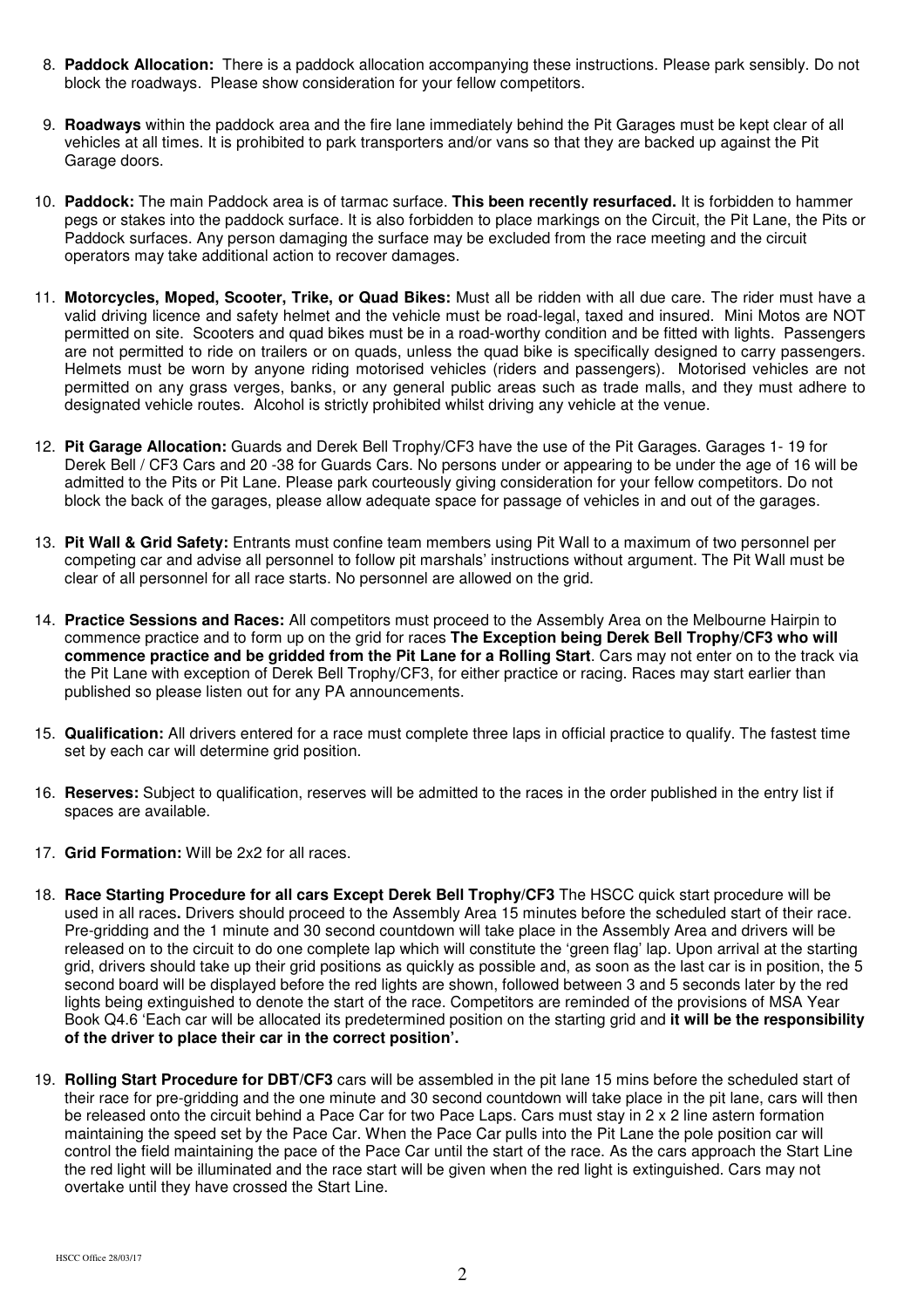- 20. **Practice Starts/Weaving:** Drivers indulging in practice starts or excessive weaving during the warm up/green flag laps will render themselves liable to exclusion as both actions are expressly forbidden.
- 21. **Race Stops:** Should any race be 'red flagged', notwithstanding the provisions of Q5.4, it may be restarted at the discretion of the Clerk of the Course and, if time permits, for the remaining scheduled distance. Only cars running at competitive racing speed, when the red flag is displayed, will be allowed to take part in the restarted race and 'Parc Fermé' conditions will apply between the red flag being shown and the start of the restarted race. A Bulletin for information only will be produced recording the finishing order of all cars in the first part which can form part of the Championship points table where points are allocated for race starts and fastest laps. A grid for the restarted race will be produced in the order in which the cars passed the finish line at the end of the lap preceding the lap on which the red flag was shown and the result of the race will be the order in which the cars cross the finish line when the chequered flag is shown at the conclusion of the restarted race. If there is any variation to the start procedure this will be announced at a Drivers Briefing.
- 22. **Paddock Services and New Paddock Tarmac:** For those of you who require power in Paddock 2, this is now available from Paddock Services/Maintenance office at the Fuel Station. Paddock 2 has recently been resurfaced, please report any spillages to paddock services.
- 23. **Disposal of Waste:** Would all competitors please be aware that it is no longer acceptable to leave or abandon empty fuel/oil containers, batteries and tyres behind when leaving a venue. Such items are classified as "hazardous waste". Please also be aware that these items MUST NOT be placed in general rubbish skips at circuits; doing so could trigger a £1000 Local Authority Fine. Where it can be identified that a certain competitor or championship is responsible, charges will be passed on. Where it is not possible these charges will have to be absorbed and will then reappear as increased entry fees for all. Your co-operation would be appreciated - take your waste home and dispose of it safely.
- 24. **Use of Video Equipment:** It is permissible for competitors to use vehicle mounted video recording equipment for personal use alone but they must have any such equipment securely mounted, and in place, prior to vehicle scrutineering taking place.
- 25. **Decals:** Competitors are reminded that HSCC decals must be displayed (one on each side of the car) and, if supplied, race sponsor's decals must be prominently displayed on competing vehicles. Failure to display decals may result in exclusion.
- 26. **Fuel:** Sunoco (Anglo American Oil Company Ltd) will be in attendance and they will be situated in the Paddock. To order fuel please contact them on 01929 551557. The circuit fuel station will be open between 08:00h and 17:00h.
- 27. **Animals:** Animals are not permitted at the venue.

## **SPECIAL NOTES**

- 28. **Historic Formula Ford 2000 with URS Practice Session:** Drivers will be marshalled and released in the order from the finishing position in the 2016 championship table. Drivers not in the 2016 championship table will be sequenced in car number order after those that are in the table. There will be a separate podium for both FF20 and URS.
- 29. **Historic Formula Ford Qualification**:.Historic Formula Fords will have two Races. The procedure will be as follows: For qualifying the entry will be split by the Final Championship order of 2016 with the Champion into session A and the next highest into Session B. The top 12 positions from each session A and B will form the grid for the Championship Race 6 with the fastest from Session A being in pole position and the fastest from B lining up alongside. This will leave 8 positions at the rear of the grid. The remaining cars will go into qualifying Race 2 and the top 8 finishers from this race will form the rear of Race 6 grid.
- 30. **Derek Bell Trophy and Classic Formula 3,** The Derek Bell Trophy Cars will be released from the garages ahead of the Classic Formula 3 cars for Qualifying and for racing the Derek Bell Trophy Cars will be gridded ahead of the Classic Formula 3 Cars. There will be a separate podium for both CF3 and DBT.
- 31. **Timing Modules:** Please ensure you have fitted a fully charged and working transponder on your car as per the MSA Yearbook 2017 Q12.2.1. It is vital that everyone has a working transponder. Any car without a working transponder will during qualifying receive a warning, failure to correct this will result in a time penalty of 30 seconds being added to your time for the race. The timekeepers at this meeting will have transponders available for hire for anyone who does not have a working transponder.